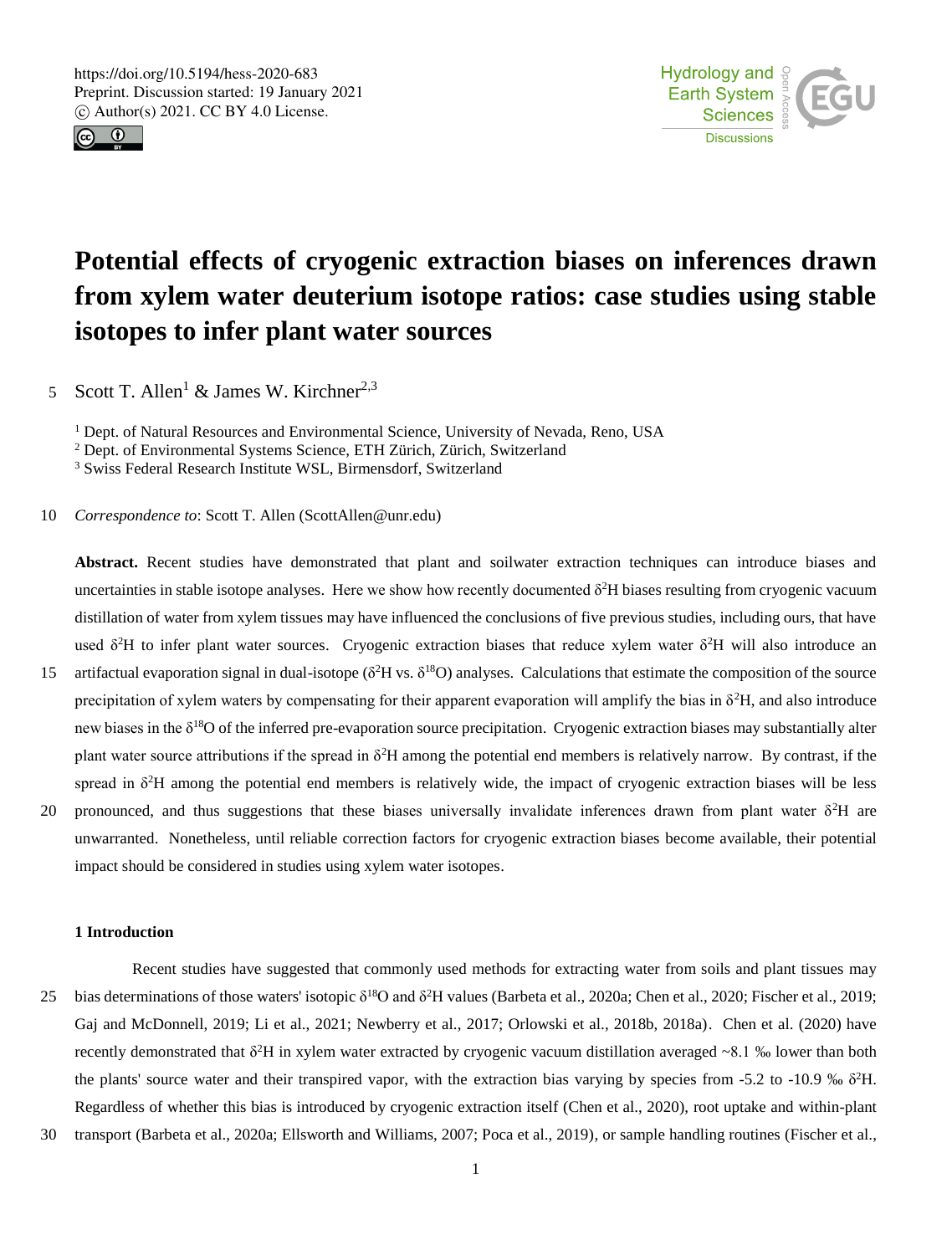



2019), evidence suggests that  $\delta^2H$  determined from cryogenically extracted plant xylem water can differ substantially from the δ <sup>2</sup>H of plant water uptake.

Such insights are important because they suggest how the resulting data should be interpreted and they enable progress towards developing correction factors to compensate for extraction biases. Chen et al. (2020), however, also state that such

- 35 extraction artifacts are in "violation" of a "prerequisite" for using xylem water samples to infer source water isotope ratios. The implication of that statement is that  $\delta^2H$  in xylem water cannot be used to identify plant water sources. Our view is less absolute. All analytical work entails uncertainties and biases; the key question is whether they are large or small compared to the environmental signals that we seek to detect, measure, or interpret. Uncertainties and biases that are small compared to the environmental signals of interest will have correspondingly small effects on the measured signals and the inferences that
- 40 are drawn from them. Conversely, uncertainties and biases that are not small compared to the signals of interest can fundamentally alter the inferences that are drawn from environmental measurements. Biases are particularly problematic in this regard because they cannot be averaged out by more extensive sampling; on the other hand, if they are sufficiently predictable, one can potentially compensate for their effects.
- As a simple mathematical illustration of these basic principles, we consider how the biases described by Chen et al. 45 (2020) could affect a simple mixing model that partitions a xylem water sample X (with an isotopic del value of X) among two end-members, shallow and deep soil waters S and D (with del values of  $\delta S$  and  $\delta D$ , respectively). The conventional endmember mixing equations yield the result that the fraction of X attributable to end-member S is

$$
f_{\rm S} = \frac{\delta \mathbf{X} - \delta \mathbf{D}}{\delta \mathbf{S} - \delta \mathbf{D}} \tag{1}
$$

and its standard error, as calculated by Gaussian error propagation, is (see, for example, the supplement to Kirchner and Allen, 50 2020),

$$
SE(f_S) = \sqrt{\left(\frac{1}{\delta S - \delta D}SE(\delta X)\right)^2 + \left(\frac{\delta D - \delta X}{(\delta S - \delta D)^2}SE(\delta S)\right)^2 + \left(\frac{\delta S - \delta X}{(\delta S - \delta D)^2}SE(\delta D)\right)^2} \quad ,
$$
 (2a)

or, equivalently,

$$
SE(f_S) = \frac{\sqrt{SE(\delta X)^2 + (f_S SE(\delta S))^2 + ((1 - f_S) SE(\delta D))^2}}{|\delta S - \delta D|},
$$
\n(2b)

55 where  $SE(\delta X)$ ,  $SE(\delta S)$ , and  $SE(\delta D)$  represent the standard errors of the isotope values of the xylem water and the two endmembers. Now, what if the xylem water measurement does not yield the unmeasured value  $\delta X$  but instead a biased value  $\delta X^* = \delta X + \delta B$  (where  $\delta B$  represents the bias)? In this case, end-member mixing will not yield the unbiased estimate  $f_S$ , but instead the biased estimate  $f_s^*$ ,

$$
f_{\rm S}^* = \frac{\delta X^* - \delta D}{\delta S - \delta D} = \frac{\delta X + \delta B - \delta D}{\delta S - \delta D},\tag{3}
$$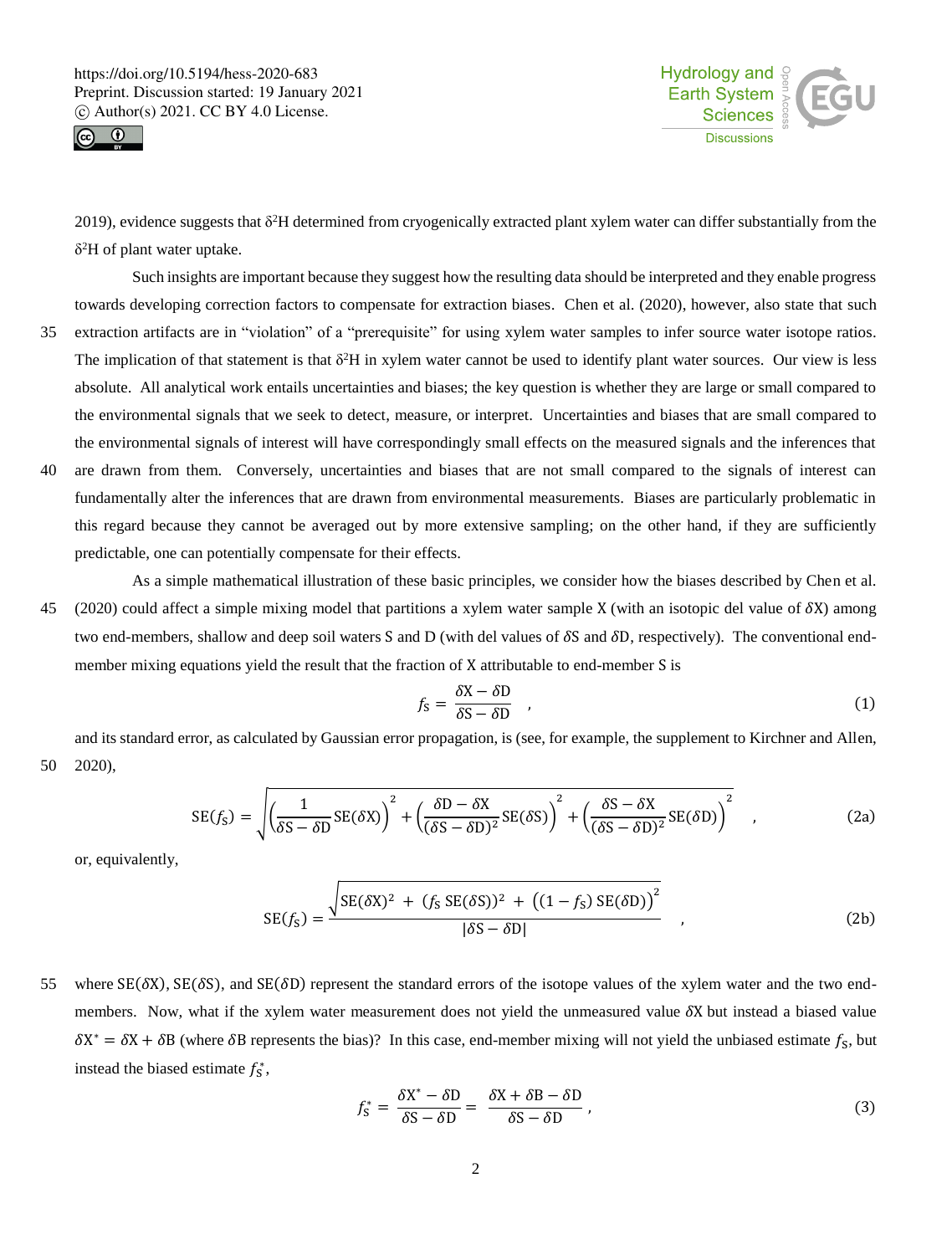



60 and thus the distortion in the source fraction  $f_s$  is

$$
f_{\rm S}^* - f_{\rm S} = \frac{\delta \mathbf{B}}{\delta \mathbf{S} - \delta \mathbf{D}} \tag{4}
$$

Equation (4) shows that if the bias  $\delta B$  is a small fraction of the isotopic difference  $\delta S - \delta D$  between the end members, it will introduce a correspondingly small distortion in the source fraction  $f_s$ . Conversely if the bias  $\delta B$  is a not a small fraction of the 65 isotopic difference  $\delta S - \delta D$ , the distortion in  $f_S$  could be substantial. In principle, if the bias can be estimated, it can be

subtracted to derive an estimate  $\hat{f}_s$  that is closer to the true source fraction  $f_s$  than the biased estimate  $f_s^*$ ,

$$
\hat{f}_{\rm S} = \frac{\delta \mathbf{X}^* - \delta \mathbf{B} - \delta \mathbf{D}}{\delta \mathbf{S} - \delta \mathbf{D}} = f_{\rm S}^* - \frac{\delta \mathbf{B}}{\delta \mathbf{S} - \delta \mathbf{D}} \tag{5}
$$

Equation (5) is mathematically equivalent to Eq. (1), but Eq. (1) cannot be employed in practice because if the xylem water extractions introduce bias, one will never measure the unbiased value  $\delta X$  but instead only the biased value  $\delta X^*$ . This 70 distinction matters because, although one can subtract the estimated bias B, that estimate itself will be uncertain and thus will introduce additional uncertainty into the bias-corrected source fraction  $\hat{f}_s$ , as follows:

$$
SE(\hat{f}_S) = \frac{\sqrt{SE(\delta X^*)^2 + SE(\delta B)^2 + (f_S SE(\delta S))^2 + ((1 - f_S) SE(\delta D))^2}}{|\delta S - \delta D|}
$$

$$
= \sqrt{SE(f_S^*)^2 + (\frac{SE(\delta B)}{\delta S - \delta D})^2} \tag{6}
$$

Readers should note that the major uncertainty in  $\delta B$  may not arise from uncertainty in the isotope measurements used to estimate it, but instead from uncertainty in whether the experiments (including the specific plants) that were used to estimate

- 75 B are relevant to the particular situations where those estimates are employed (i.e., in subsequent studies that will use different individual plants and perform the extractions in different labs). Readers should also note that  $SE(\delta B)$  should be added (in quadrature) to  $SE(\delta X^*)$  for other types of analyses as well, such as, for example, t-tests used to evaluate whether xylem water and groundwater isotope ratios are significantly different.
- In the following section, we assess how the cryogenic extraction biases reported by Chen et al. (2020) could 80 potentially alter the conclusions of five studies, including ours, that have used  $\delta^2H$  measurements in xylem water to identify plant water sources. The studies were selected because their analyses and inferences exhibit a range of sensitivity to potential biases, not because they are representative of the total body of literature. We increase the plant xylem water  $\delta^2H$  values reported in these previous studies by +8.1 ‰, to correct for the average -8.1 ‰ bias between cryogenically extracted xylem water and source water measured by Chen et al. (2020). We use simplified versions of the original papers' data and analyses
- 85 since we lack the data needed to fully replicate the original calculations, and thus our results should be taken as suggestive but not definitive. For one of the reviewed studies (Allen et al., 2019b), we have the raw data, and thus can show a more in-depth analysis of how cryogenic extraction  $\delta^2 H$  biases can become amplified in dual-isotope applications. We do not address the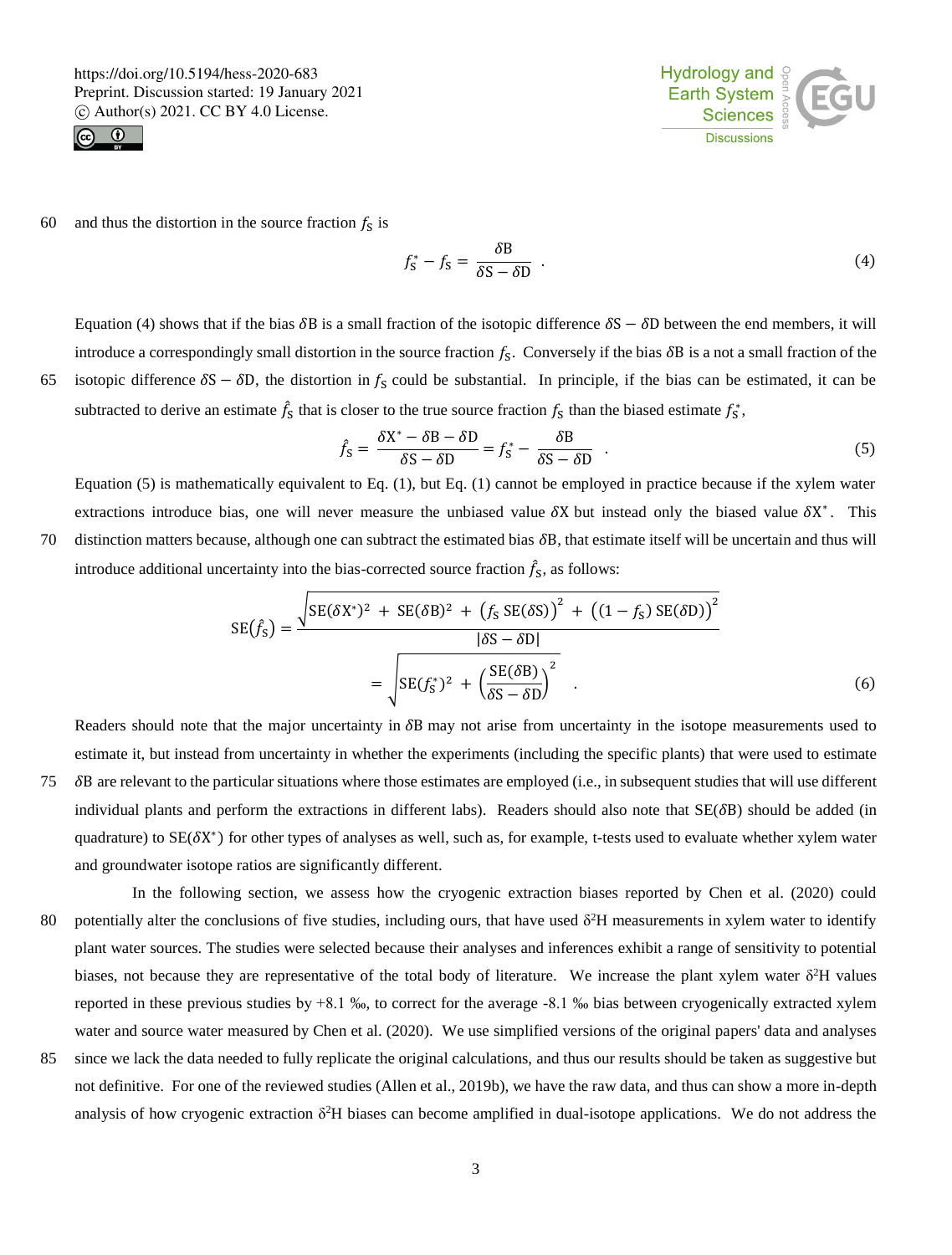



potential consequences of cryogenic extraction biases in soilwater samples, because the current literature lacks a sufficiently clear consensus on the magnitude, or even the direction, of such potential biases in soilwater extractions. Although further 90 research is also needed to determine how cryogenic extraction biases in xylem water vary among species and among laboratories, we use -8.1 ‰ for purposes of illustration. We emphasize that the actual bias for any given species and any given laboratory's extraction procedures could differ substantially, in either direction, from this illustrative number.

#### **2 Evaluation of bias-correction effects in previous studies**

Case A: Water sources of riparian trees (Dawson and Ehleringer, 1991)

- 95 Dawson and Ehleringer (1991) compared δ<sup>2</sup>H values of cryogenically extracted xylem water from several categories of trees with soilwater, groundwater, and nearby streamwater. The xylem water  $\delta^2$ H of large streamside trees was -133.3 ‰, light enough relative to the nearly static streamwater  $\delta^2$ H of -121.4 ‰ to suggest that these trees used groundwater instead, based on the similarity between their xylem water  $\delta^2H$  and groundwater from nearby wells (-132.3 ‰). However, the groundwater and streamwater are separated by only 11 ‰  $\delta^2$ H, so correcting the xylem water  $\delta^2$ H for a possible cryogenic 100 extraction bias of -8.1 ‰ would raise it to -125.2 ‰, placing it closer to the streamwater than the groundwater (Fig. 1A). By contrast, the xylem water  $\delta^2H$  of younger, non-streamside trees (-89.6  $\pm$  4.3 ‰  $\delta^2H$ ) was sufficiently different from both the groundwater and streamwater that neither would be a plausible water source, whether or not the xylem water samples were affected by cryogenic extraction artifacts. In this case, soilwaters (ranging from approximately -30 to -120 ‰  $\delta^2$ H) are a more plausible water source, and cover a sufficiently wide isotopic range that this inference would be mostly unaffected by a -8.1 105 % bias in xylem water  $\delta^2$ H (Fig. 1A).
- 

Case B: Root water uptake of plants inferred from deuterium in a floodplain site, a cold desert site, and a mountain front site (Thorburn and Ehleringer, 1995)

In a floodplain site, δ<sup>2</sup>H averaged -27 ‰ in groundwater, -28 ‰ in deep soilwater, and -15 ‰ in shallow soilwater. 110 The similar  $\delta^2$ H values in average groundwater and deep soilwater effectively preclude using them as distinct end members. Xylem water was reported as -25 ‰  $\delta^2$ H, implying that the primary sources were groundwater and deep soilwater, but correcting for a presumed -8.1 ‰ bias would raise this xylem water value to -17 ‰, implying that nearly all water uptake was from shallow soils, not deep soils or groundwater. Because the potential cryogenic extraction bias is not small compared to the isotopic separation between the end members, it could substantially affect the inferred water source attribution.

In the cold desert site,  $δ<sup>2</sup>H$  averaged -91 ‰ in groundwater, -82 ‰ in deep soilwater, and -64 ‰ in shallow soilwater. These potential sources were more isotopically distinct than those in the floodplain site. The reported xylem  $\delta^2$ H of -73 ‰ was intermediate to the shallow and deep soilwater values, roughly matching soils of 0.2 to 0.4 m deep (see Fig. 5 in Thorburn and Ehleringer, 1995). If the xylem  $\delta^2H$  value were shifted by +8.1 % to -65 %, to compensate for presumed cryogenic extraction biases, it would still overlap with the observed soil  $\delta^2H$  values at roughly 0.2 m depth. However, in a two-source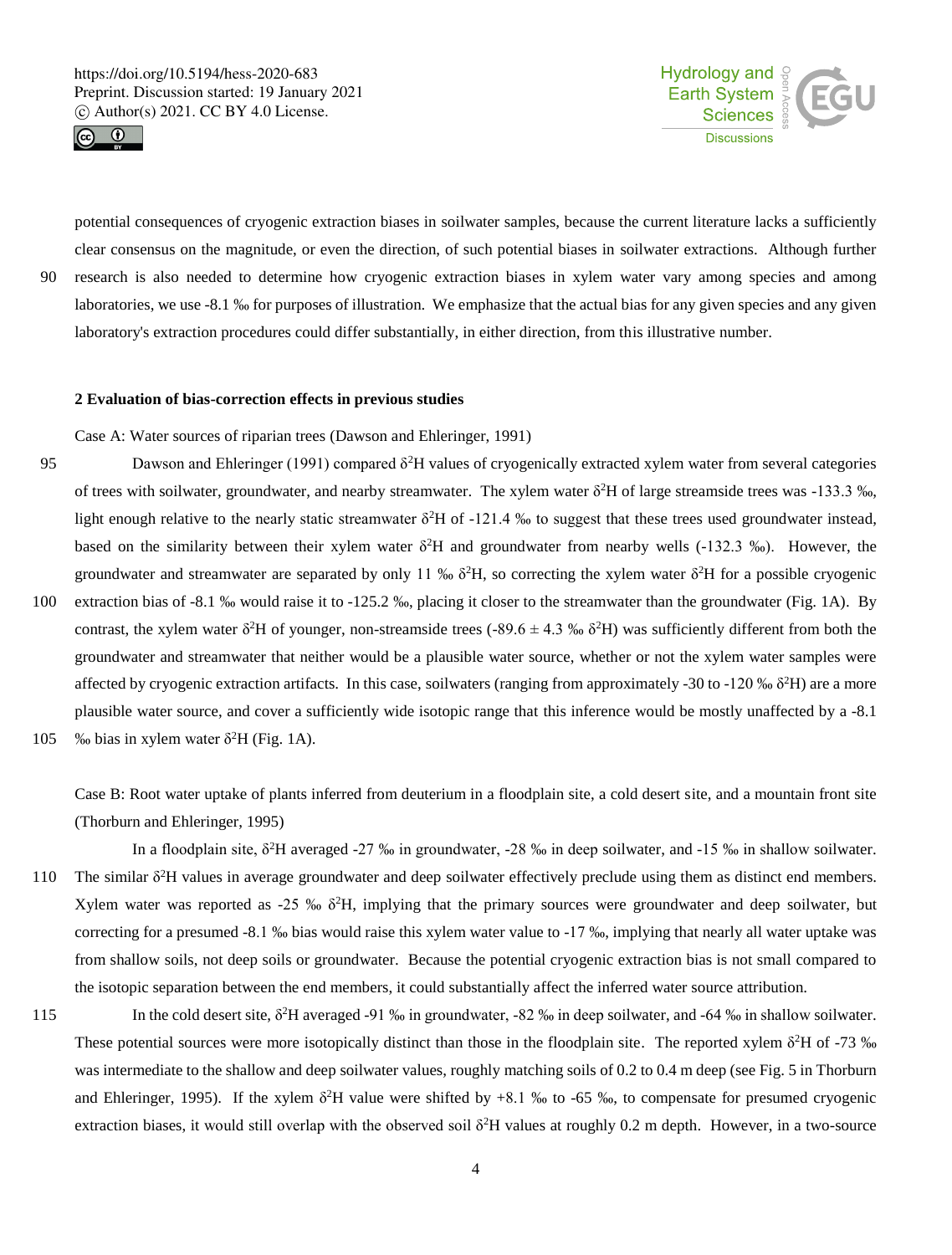



120 mixing model context, the uncorrected xylem water  $\delta^2$ H value of -73 ‰ would imply a roughly even mixture of shallow and deep soilwater, whereas the corrected value would imply that nearly all plant water uptake was sourced from the shallowest soil layers (Fig. 1B).

In Thorburn and Ehleringer's mountain-front site (the same study area described in Case A), the xylem water  $\delta^2H$ (-130 ‰) was nearly identical to groundwater (-131 ‰) and distinctly different from soilwater (-100 ‰), implying that

- 125 groundwater was the dominant plant water source. If we correct for a presumed cryogenic extraction bias of -8.1 ‰, the xylem water  $\delta^2$ H value becomes -122 ‰, implying a potential 30% contribution from soilwater. Nonetheless, the isotopic difference between the soilwater and groundwater end members is large enough that groundwater would be identified as the dominant plant water source, whether or not the xylem water  $\delta^2H$  were corrected for cryogenic extraction artifacts.
- 130 Case C: Depth of soilwater used in a semi-arid forest across seasons (Kerhoulas et al., 2013)

Kerhoulas et al. (2013) quantified how water sources of Ponderosa pine trees varied across seasons; here we analyze the reported mean values from the dry season of Spring 2009 and the monsoon season of Summer 2010. In the dry season of Spring 2009, soilwater  $\delta^2$ H exhibited a strong gradient, from -37 ‰ at 0-2 cm depth to -81 and -91 ‰ at depths of 19-21 cm and 39-41 cm, respectively. The average xylem water  $\delta^2H$  of -92 ‰ suggested that the trees were using ~40 cm deep soilwater;

- 135 if it were shifted by +8.1 ‰ to compensate for presumed cryogenic extraction biases, the xylem water  $\delta^2$ H would become -84 <sup>%</sup>, implying water uptake from depths closer to 20 cm (e.g., Fig. 1C). In the 2010 monsoon season, δ<sup>2</sup>H was -84, -79, and -95 ‰ for soilwaters from depths of 0-2 cm, 19-21 cm, and 39-41 cm, respectively, exhibiting a weaker gradient than was found during the dry season. Shifting the reported xylem  $\delta^2$ H of -95 ‰ by +8.1 ‰ to -87 ‰ would result in xylem  $\delta^2$ H better matching the  $\delta^2$ H of the shallowest soilwater rather than the deepest, or, alternatively, matching soilwater from a depth of
- 140 roughly 30 cm. Because the highest soilwater  $\delta^2$ H was observed at an intermediate depth, the depth of plant water uptake cannot be unambiguously determined without additional information. This example illustrates how source attribution can sometimes be easier during dry periods, during which evaporative fractionation can develop strong  $\delta^2H$  soil-water gradients (Muñoz-Villers et al., 2018), and more difficult during rainy periods, when these gradients are partially erased by infiltrating precipitation (Sprenger et al., 2016).
- 145

Case D: Depth of soil-water uptake by tropical forest trees (Goldsmith et al., 2012)

Goldsmith et al (2012) showed that xylem water  $\delta^2$ H values in six tree species were consistent with the use of shallow soilwaters in a seasonally dry Mexican tropical forest. Here we reanalyze xylem water values and matching soilwater profiles for four of the six species, including one that was reported as using deeper sources than the others. Soilwaters from six 150 sampling depths yielded a gradient of mostly decreasing  $\delta^2$ H, with values ranging from -12 to -35 ‰ at 5 cm, -23 to -28 ‰ at 15 cm, -29 to -39 ‰ at 30 cm, -40 to -50 ‰ at 50 cm, -49 to -75 ‰ at 70 cm, and -61 to -79 ‰ at 100 cm. Xylem water δ 2H values in *Q. lanceifolia*, *C. macrophyla*, and *M. glaberrima* varied between -31 ‰ and -28 ‰, consistent with soilwaters from depths of roughly 5-30 cm. If these xylem water values were shifted by +8.1 ‰ to correct for presumed cryogenic extraction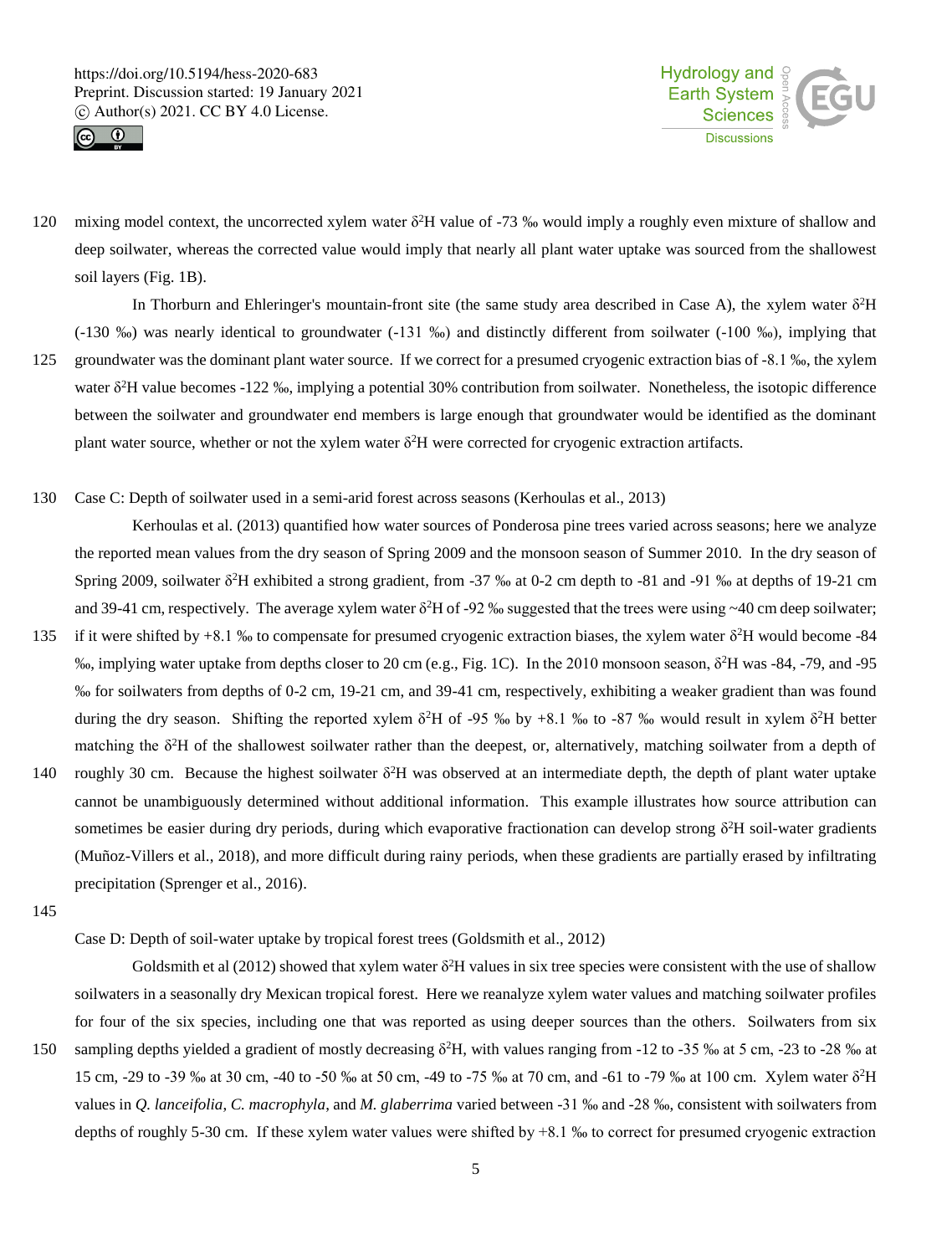



biases, they would still be consistent with source waters from a similar range of depths. In this case, correcting for the presumed 155 extraction bias would not imply greater use of the shallowest soilwater, because  $\delta^2 H$  was often highest at roughly 15 cm depth (see Fig. 3 in Goldsmith et al 2012). If extraction biases differ by species, however, the high-to-low ranking in xylem  $\delta^2H$ across these three species may change because they are so close in value. The xylem water δ <sup>2</sup>H of *A*. *latifolia* was distinctly lower (-48 ‰), coinciding with soilwater  $\delta^2H$  from 50 cm deep; with a +8.1 ‰ shift, it would still overlap with soilwaters at 50 cm depths (Fig. 1D). The originally reported findings are therefore generally robust against cryogenic extraction bias, due 160 to the large soilwater gradient (50 ‰  $\delta^2$ H) and the relative coarseness of the inferences (e.g., xylem water was qualitatively matched with different depths of soilwaters, rather than being quantitatively divided into fractional uptake from multiple soil layers as in other studies).

Case E: Use of summer versus winter precipitation across sites and species (Allen et al., 2019b).

165 Allen et al. (2019b) analyzed xylem water from three tree species as a mixture of typical summer and winter precipitation across 182 Swiss forest sites. These seasonal end-members differed by 60 ‰ in  $\delta^2$ H, averaging -43 ‰ and -103 ‰ in summer and winter, respectively; seasonal variations in precipitation δ 2H are generally large, especially at cold, highelevation, or continental interior locations (Allen et al., 2019a). Average xylem water  $\delta^2$ H values of the three measured species were roughly intermediate to those potential sources; on average, beech (-84 ‰) and oak (-80 ‰) xylem were closer to winter 170 precipitation than spruce xylem (-75 ‰) was. Increasing these values by +8.1 ‰ to compensate for presumed cryogenic extraction biases would place oak and beech values intermediate between the two sources and shift spruce values towards summer precipitation (Fig. 1E). Compared to the 60  $\%$  difference between the seasonal end members, an adjustment of  $+8.1$ ‰ is relatively small.

However, Allen et al.'s (2019b) analysis also sought to infer the original composition of the source precipitation in 175 dual-isotope space, compensating for the effects of evaporative fractionation. This made their results more vulnerable to cryogenic extraction biases, as described in the next section.

### **3 Tracking δ <sup>2</sup>H biases through dual-isotope (δ<sup>2</sup>H and δ<sup>18</sup>O) applications**

Many water isotope studies measure both  $\delta^2H$  and  $\delta^{18}O$ . Where measurements for both isotopes are available,  $\delta^2H$ has often been preferred because its environmental variability is typically  $\sim 8$  times larger than that of  $\delta^{18}O$  but its analytical

- 180 error is typically only ~3-7 times larger; thus  $\delta^2 H$ 's analytical error, relative to its environmental variability, is usually somewhat smaller than  $\delta^{18}O$ 's (see supplemental information to Wassenaar et al., 2018). However, cryogenic extraction biases appear to be much smaller for  $\delta^{18}O$  than for  $\delta^2H$  in xylem water (Chen et al., 2020), potentially making  $\delta^{18}O$  a more reliable tracer for plant-water studies. Ultimately, a more robust approach would be to use both isotopes independently, accounting for their respective biases and uncertainties. Each can thus provide a consistency check for the other; if the  $\delta^2$ H and  $\delta^{18}$ O
- 185 values suggest different interpretations, the reason for the discrepancy should be investigated.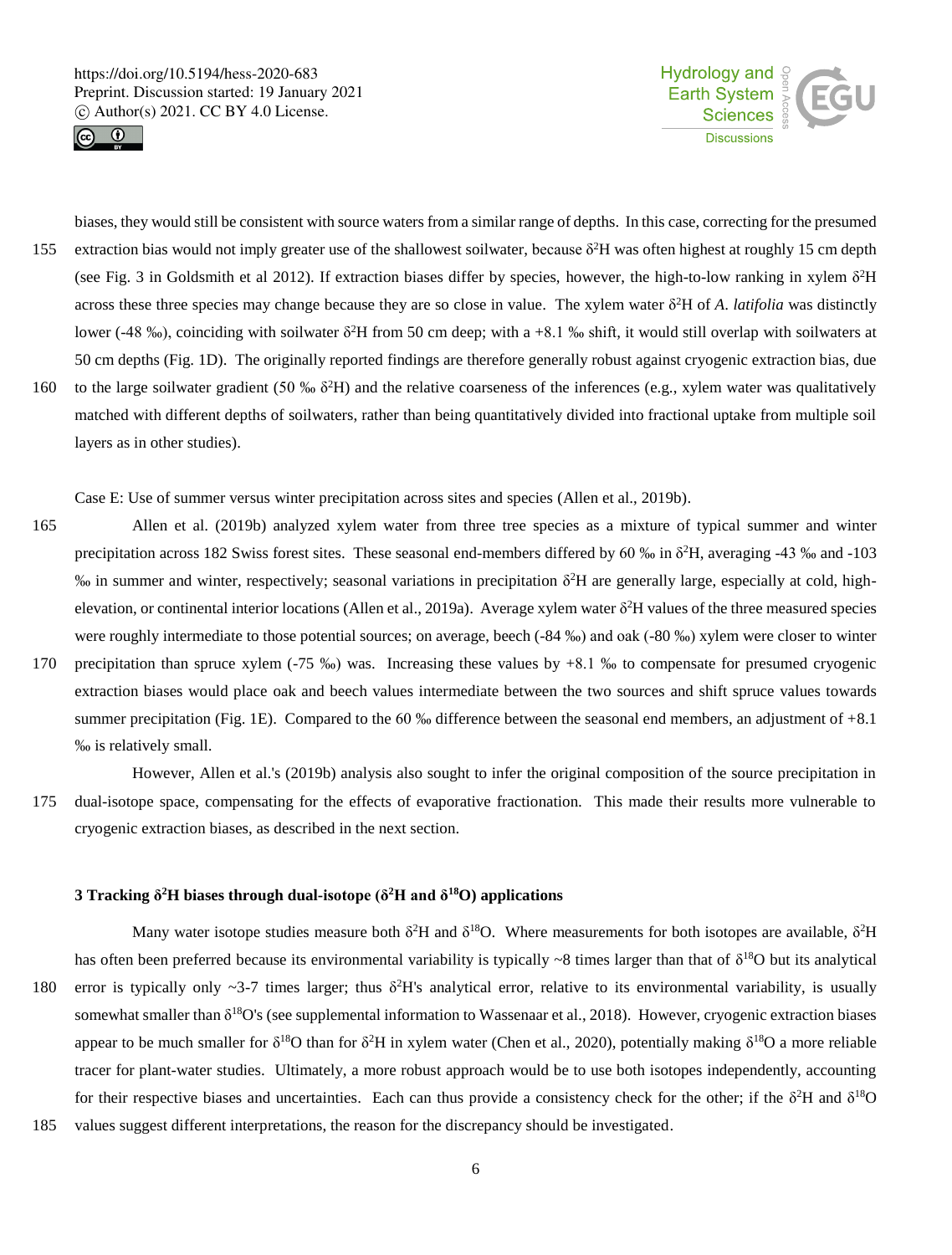



Measurements of  $\delta^2$ H and  $\delta^{18}$ O have been widely used to infer evaporative fractionation of water samples. The cryogenic extraction biases identified by Chen et al. (2020) would cause waters derived from precipitation to plot  $\sim$  5-11 ‰ below the meteoric water line, even in the absence of any evaporative fractionation. Thus these cryogenic extraction biases could lead researchers to infer evaporative fractionation where none has actually occurred (Fig. 2A).

- 190 Measurements of  $\delta^2$ H and  $\delta^{18}$ O have also been used to correct for the putative effects of evaporation, and thus to infer the isotopic composition of the original precipitation source, before any evaporative fractionation had occurred (Allen et al., 2019b; Benettin et al., 2018; Bowen et al., 2018; Evaristo et al., 2015). Here we consider how cryogenic extraction biases could affect the inferred isotopic compositions of such pre-evaporation source waters. Evaporative fractionation enriches liquid water along slopes of 2.5 to 5 ‰  $\delta^2H$  per ‰  $\delta^{18}O$  (Benettin et al., 2018), and the pre-evaporation source is typically 195 inferred from an evaporated sample by extrapolating back along this evaporation line to its intersection with the meteoric water
	- line. The cryogenic extraction biases described by Chen et al. (2020) imply that xylem samples may plot, on average,  $\sim 8$
- ‰ farther below the meteoric water line than they otherwise would (Fig. 2B). If such a biased sample is extrapolated back along its putative evaporation line, it will intersect the meteoric water line far below the  $\delta^2$ H and  $\delta^{18}$ O values of its true source 200 water (Fig. 2B). The magnitude of the resulting bias will vary depending on the slopes of the evaporation line and the meteoric water line. For evaporation slopes ranging from 2.5 to 5.0 and a meteoric water line with a slope of 8, a cryogenic extraction bias of -8.1 ‰ in  $\delta^2$ H will shift the inferred pre-evaporation source waters by -1.5 to -2.7 ‰  $\delta^{18}$ O and -11.8 to -21.6 ‰  $\delta^2$ H, substantially amplifying the original bias in  $\delta^2$ H and introducing biases in  $\delta^{18}$ O (Fig. 2B).
- If xylem samples are affected by cryogenic extraction biases, correctly estimating their original source waters requires 205 *first correcting* for the extraction bias, *before extrapolating* this bias-corrected sample back along its putative evaporation line to the meteoric water line (Fig. 2C). We have applied this approach to the original data of Allen et al. (2019b) to illustrate how their estimates of evaporation-compensated (but not bias-corrected) source waters (Fig. 3A) differ from source waters that are both bias-corrected and evaporation-compensated (Fig. 3B). Using Allen et al.'s full data set and original code, we adjusted each xylem water value by  $+8.1\%$   $\delta^2$ H to correct for presumed cryogenic extraction biases. We then extrapolated
- 210 these bias-corrected values along site-specific evaporation lines (with slopes varying from 2.9 to 3.1, depending on temperature and humidity) to intersect the local meteoric water lines (whose slopes also varied from site to site), yielding inferred preevaporation source waters that were  $+12.6$  to  $+13.1$  % heavier in  $\delta^2$ H than those reported by Allen et al. (compare Figs. 3A and 3B). If the full range of biases (-5.2 to -10.9 ‰  $\delta^2$ H) reported by Chen et al., (2020) were applicable here, it would imply that the bias-corrected, evaporation-compensated source waters could range from +8.1 to +17.7 ‰  $\delta^2$ H higher than those
- 215 without bias corrections.

Correcting for these presumed cryogenic extraction biases substantially weakens Allen et al.'s conclusion that there was an unexpectedly large amount of winter precipitation in mid-summer xylem water.  $A + 8.1$  ‰ shift in xylem  $\delta^2 H$  increases the reported seasonal origin index values of beech, spruce, and oak from -0.8, -0.1, and -0.6, respectively, to -0.3, +0.3, and -0.2 (where -1.0 reflects all winter precipitation and +1.0 reflects all summer precipitation in xylem water; see Allen et al., 2019b).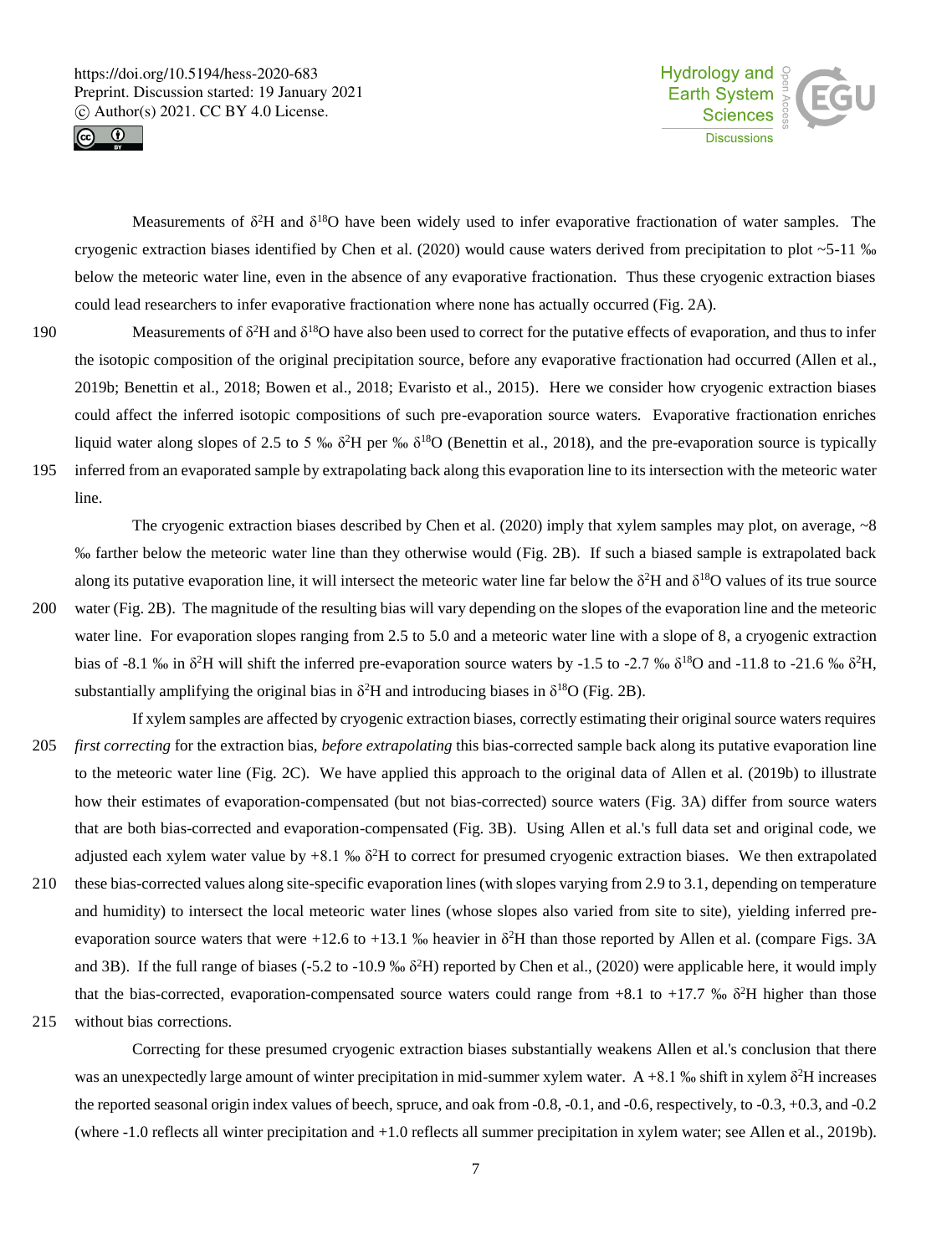



220 This example demonstrates how measurement biases can propagate through post-processing steps and become substantial, even in this case where there is a large  $\delta^2 H$  difference between the summer and winter precipitation end members. Conversely, however, because any such biases (and their corrections) apply similarly to all of the xylem water samples, they have minimal effects on Allen et al.'s conclusions drawn from cross-site and inter-species comparisons, such as the greater use of summer precipitation in more humid sites, or the conclusion that beech and oak use less summer precipitation than spruce does (Fig. 225 3).

#### **4 Further thoughts on uncertainties and error propagation**

In addition to the potential cryogenic extraction biases in xylem water  $\delta^2$ H, uncertainties in quantifying the  $\delta^2$ H of end-members and mixtures should also be considered. Numerous researchers have provided code, software, and guidance regarding mathematical approaches to tracking uncertainties through mixing model analyses and using those uncertainties to 230 assess the quality of inferences (Kirchner and Allen, 2020; Ogle et al., 2014; Phillips et al., 2014, 2005; Phillips and Gregg,

2001; Rothfuss and Javaux, 2017).

Here we illustrate how the range of  $-5$  to  $-11\%$   $\delta^2H$  in cryogenic extraction biases among different tree species analyzed by Chen et al., (2020) could introduce additional uncertainty into estimates of plant water sources. We first consider a simple two-source mixing model using only the shallow and deep soils  $(-15 \text{ and } -28 \text{ % } 8^2\text{H})$ , respectively) at Thorburn and

- 235 Ehleringer's (1995) floodplain site as candidate end members (Fig. 1B). Thorburn and Ehleringer's reported xylem water  $\delta^2H$ from this site (-25 ‰) would imply that 20% of tree water uptake was derived from the shallow soil, but this shallow water fraction would increase to 60 % if a +5 ‰ correction for cryogenic extraction were applied, and to >100 % if a +11 ‰ correction were applied. The same mixing model applied to soil and groundwater  $(-100 \text{ and } -131 \text{ % } 8^2\text{H},$  respectively) at Thorburn and Ehleringer's (1995) mountain-front site implies that soilwater would account for 3 % of tree water uptake if the
- 240 original xylem water  $\delta^2$ H (-130 %) were used, but 20 % if a +5 % correction for cryogenic extraction were applied, and 40 % if a +11 ‰ correction were applied. These examples demonstrate that mixing model solutions are more sensitive to measurement uncertainties when differences between the end-member values are small. It should be noted that these calculations do not consider the uncertainties in the end-member values, which add to the uncertainty in the mixing model solution (and more so when the end-member  $\delta^2$ H values are closer to one another).
- 245 These uncertainties could be important even when only comparing xylem waters to other xylem waters. The cryogenic extraction biases estimated by Chen et al. (2020) vary from -5.2 to -10.9 ‰  $\delta^2$ H among different species, potentially complicating any cross-species comparisons that rely on xylem  $\delta^2 H$  differences of similar magnitudes. Clearly more work is needed to determine how cryogenic extraction biases vary among plant species and among individuals within species, as well as how they vary with the extraction procedures that are used (Barbeta et al., 2020b; Fischer et al., 2019; Millar et al., 2018;
- 250 Zuecco et al., 2020).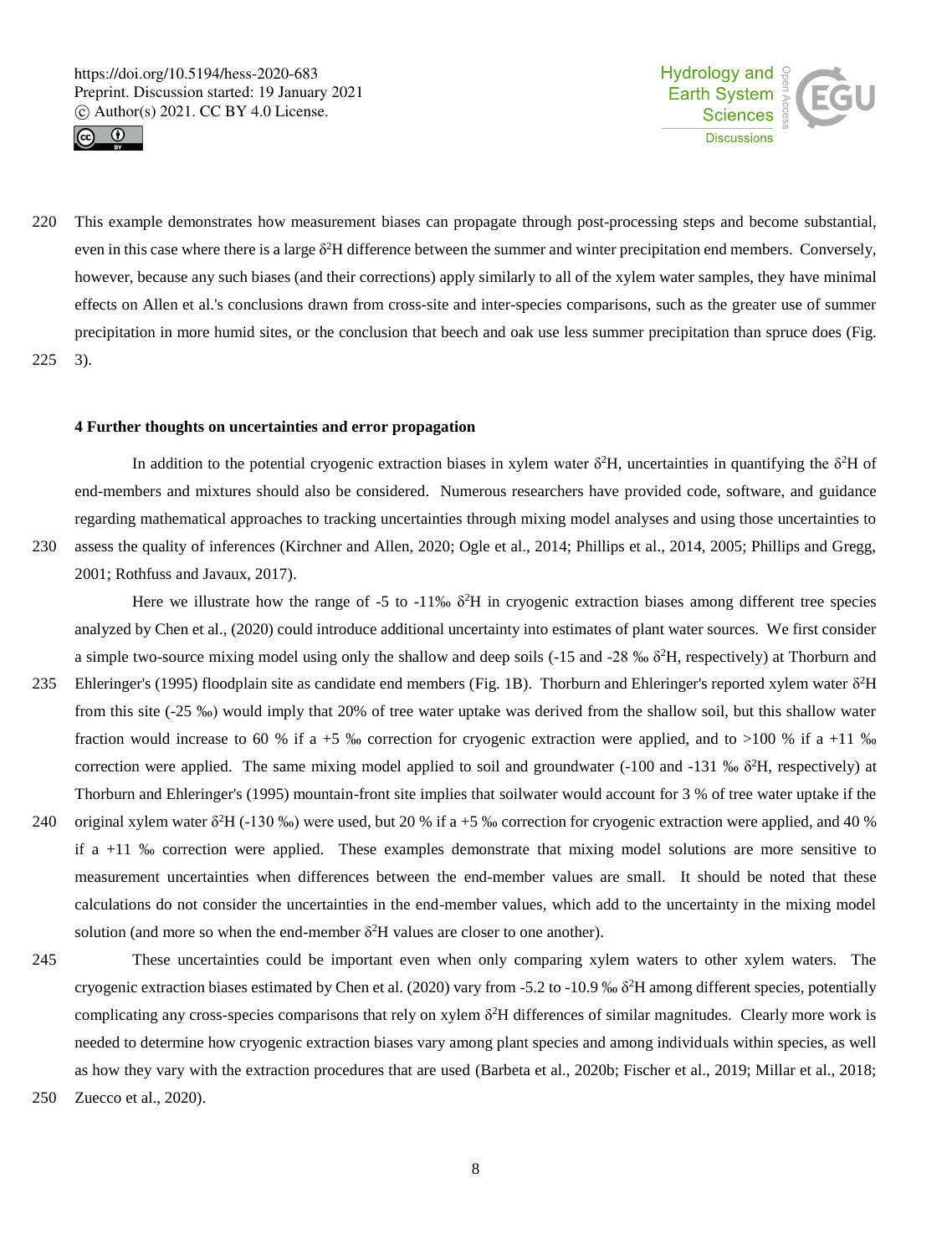



## **5 Conclusion**

Our analysis shows that recently reported cryogenic extraction biases in xylem water  $\delta^2H$  are large enough to substantially affect inferences about plant water sources in many field settings. However, similar findings are likely to be only minimally affected, if they come from settings where the isotopic differences among the potential end-members are sufficiently 255 large. Thus conclusions drawn from cryogenically extracted xylem water  $\delta^2$ H are neither generally valid nor generally invalid; what matters is the size of the potential extraction artifacts in relation to the isotopic signals in the data. Further work to

- quantify potential extraction artifacts will hopefully yield correction factors for a range of species and extraction protocols. These are urgently needed because evidence does not support using  $8.1\%$   $\delta^2H$  as a universal correction factor, although it was adopted here for illustrative purposes. In the meantime, xylem water isotope applications should be designed so that their
- 260 conclusions will not be overly sensitive to known or suspected biases and uncertainties, including the potentially large uncertainties that arise from environmental heterogeneity (see, e.g., von Freyberg et al., 2020; Goldsmith et al., 2019). As demonstrated here, sensitivities to suspected biases can easily be evaluated. Thus imperfect measurements of plant and soil stable isotopes can continue to support useful inferences about plant-water relations, if study designs are appropriately matched to their likely biases and uncertainties.
- 265

**Data Availability**: The data used in this study are all available in previous studies. See the supplement for more precise details. **Author Contribution**: STA and JWK equally contributed to the concept, analysis, and writing.

**Competing interests**: The authors declare that they have no conflict of interest.

**Acknowledgements**: This work resulted from a collaboration that has been partly funded by the Swiss Federal Office of 270 Environment. We thank Todd Dawson and Gregory Goldsmith for feedback on an earlier draft.

**Supplementary Materials**: Table S1 Details on where the reported data were sourced

# **References**

Allen, S. T., Jasechko, S., Berghuijs, W. R., Welker, J. M., Goldsmith, G. R. and Kirchner, J. W.: 275 Global sinusoidal seasonality in precipitation isotopes, Hydrology and Earth System Sciences, 23, 3423–3436, https://doi.org/10.5194/hess-2019-61, 2019a.

Allen, S. T., Kirchner, J. W., Braun, S., Siegwolf, R. T. W. and Goldsmith, G. R.: Seasonal origins of soil water used by trees, Hydrology and Earth System Sciences, 23(2), 1199–1210, https://doi.org/10.5194/hess-23-1199-2019, 2019b.

280 Barbeta, A., Gimeno, T. E., Clavé, L., Fréjaville, B., Jones, S. P., Delvigne, C., Wingate, L. and Ogée, J.: An explanation for the isotopic offset between soil and stem water in a temperate tree species, New Phytologist, https://doi.org/10.1111/nph.16564, 2020a.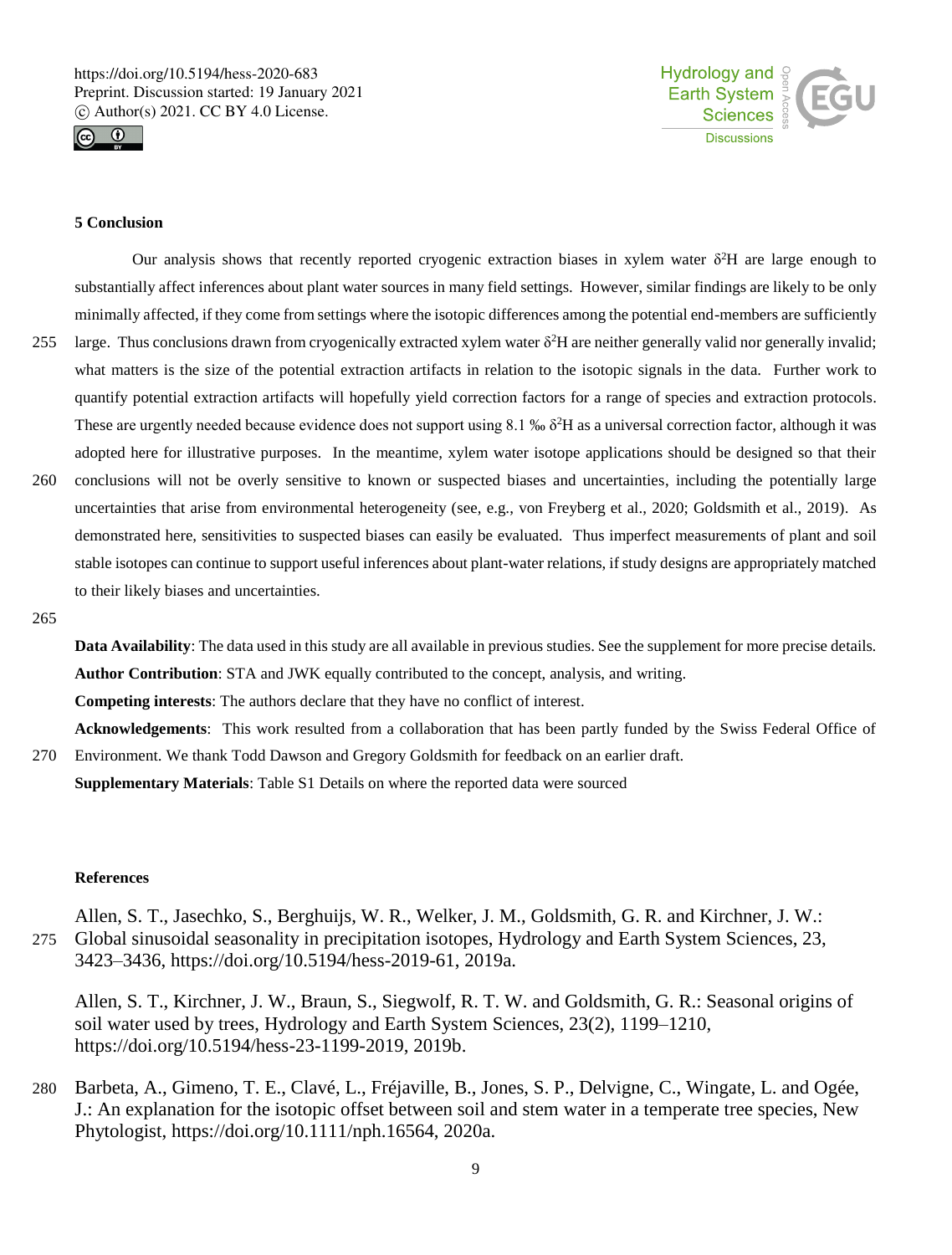



Barbeta, A., Burlett, R., Martín-Gómez, P., Fréjaville, B., Devert, N., Wingate, L., Domec, J.-C. and Ogée, J.: Evidence for distinct isotopic composition of sap and tissue water in tree stems: consequences 285 for plant water source identification, bioRxiv, 2020.06.18.160002, https://doi.org/10.1101/2020.06.18.160002, 2020b.

Benettin, P., Volkmann, T. H. M., von Freyberg, J., Frentress, J., Penna, D., Dawson, T. E. and Kirchner, J. W.: Effects of climatic seasonality on the isotopic composition of evaporating soil waters, Hydrol. Earth Syst. Sci., 22(5), 2881–2890, https://doi.org/10.5194/hess-22-2881-2018, 2018.

290 Bowen, G. J., Putman, A., Brooks, J. R., Bowling, D. R., Oerter, E. J. and Good, S. P.: Inferring the source of evaporated waters using stable H and O isotopes, Oecologia, 187(4), 1025–1039, https://doi.org/10.1007/s00442-018-4192-5, 2018.

Chen, Y., Helliker, B. R., Tang, X., Li, F., Zhou, Y. and Song, X.: Stem water cryogenic extraction biases estimation in deuterium isotope composition of plant source water, PNAS, 295 https://doi.org/10.1073/pnas.2014422117, 2020.

Dawson, T. E. and Ehleringer, J. R.: Streamside trees that do not use stream water, Nature, 350, 335– 337, 1991.

Ellsworth, P. Z. and Williams, D. G.: Hydrogen isotope fractionation during water uptake by woody xerophytes, Plant Soil, 291(1), 93–107, https://doi.org/10.1007/s11104-006-9177-1, 2007.

300 Evaristo, J., Jasechko, S. and McDonnell, J. J.: Global separation of plant transpiration from groundwater and streamflow, Nature, 525(7567), 91–94, https://doi.org/10.1038/nature14983, 2015.

Fischer, B. M. C., Frentress, J., Manzoni, S., Cousins, S. A. O., Hugelius, G., Greger, M., Smittenberg, R. H. and Lyon, S. W.: Mojito, Anyone? An Exploration of Low-Tech Plant Water Extraction Methods for Isotopic Analysis Using Locally-Sourced Materials, Front. Earth Sci., 7,

305 https://doi.org/10.3389/feart.2019.00150, 2019.

von Freyberg, J., Allen, S. T., Grossiord, C. and Dawson, T. E.: Plant and root-zone water isotopes are difficult to measure, explain, and predict: Some practical recommendations for determining plant water sources, Methods in Ecology and Evolution, 11(11), 1352–1367, https://doi.org/10.1111/2041- 210X.13461, 2020.

310 Gaj, M. and McDonnell, J. J.: Possible soil tension controls on the isotopic equilibrium fractionation factor for evaporation from soil, Hydrological Processes, 33(11), 1629–1634, https://doi.org/10.1002/hyp.13418, 2019.

Goldsmith, G. R., Muñoz-Villers, L. E., Holwerda, F., McDonnell, J. J., Asbjornsen, H. and Dawson, T. E.: Stable isotopes reveal linkages among ecohydrological processes in a seasonally dry tropical 315 montane cloud forest, Ecohydrology, 5(6), 779–790, https://doi.org/10.1002/eco.268, 2012.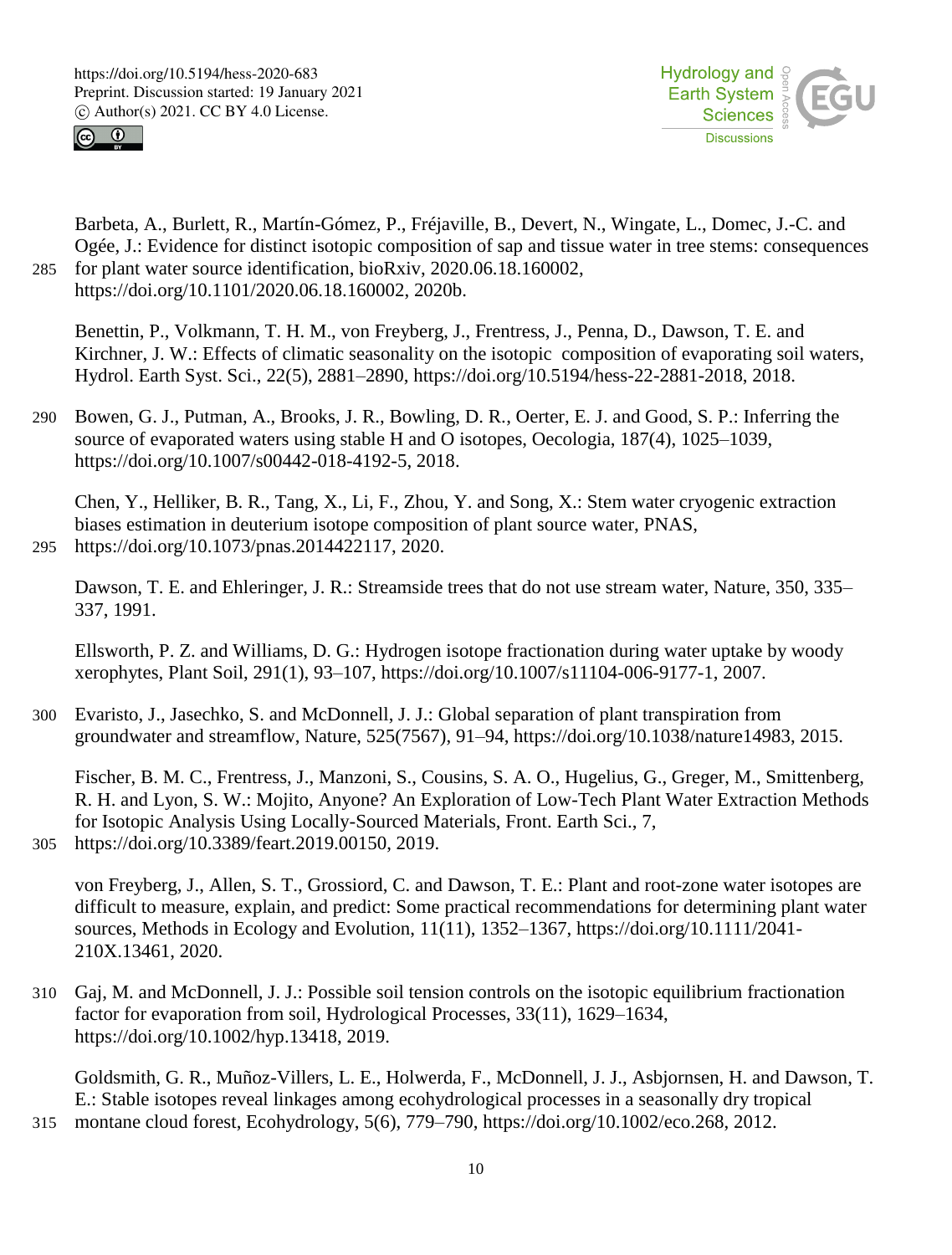



Goldsmith, G. R., Allen, S. T., Braun, S., Engbersen, N., González‐Quijano, C. R., Kirchner, J. W. and Siegwolf, R. T. W.: Spatial variation in throughfall, soil, and plant water isotopes in a temperate forest, Ecohydrology, 12(2), e2059, https://doi.org/10.1002/eco.2059, 2019.

Kerhoulas, L. P., Kolb, T. E. and Koch, G. W.: Tree size, stand density, and the source of water used 320 across seasons by ponderosa pine in northern Arizona, Forest Ecology and Management, 289, 425–433, https://doi.org/10.1016/j.foreco.2012.10.036, 2013.

Kirchner, J. W. and Allen, S. T.: Seasonal partitioning of precipitation between streamflow and evapotranspiration, inferred from end-member splitting analysis, Hydrology and Earth System Sciences, 24(1), 17–39, https://doi.org/10.5194/hess-24-17-2020, 2020.

325 Li, Y., Ma, Y., Song, X., Wang, L. and Han, D.: A δ2H offset correction method for quantifying root water uptake of riparian trees, Journal of Hydrology, 593, 125811, https://doi.org/10.1016/j.jhydrol.2020.125811, 2021.

Millar, C., Pratt, D., Schneider, D. J. and McDonnell, J. J.: A comparison of extraction systems for plant water stable isotope analysis, Rapid Communications in Mass Spectrometry, 32(13), 1031–1044, 330 https://doi.org/10.1002/rcm.8136, 2018.

Muñoz-Villers, L. E., Holwerda, F., Alvarado-Barrientos, M. S., Geissert, D. R. and Dawson, T. E.: Reduced dry season transpiration is coupled with shallow soil water use in tropical montane forest trees, Oecologia, 188(1), 303–317, https://doi.org/10.1007/s00442-018-4209-0, 2018.

Newberry, S. L., Nelson, D. B. and Kahmen, A.: Cryogenic vacuum artifacts do not affect plant water-335 uptake studies using stable isotope analysis, Ecohydrology, 10(8), e1892, https://doi.org/10.1002/eco.1892, 2017.

Ogle, K., Tucker, C. and Cable, J. M.: Beyond simple linear mixing models: process-based isotope partitioning of ecological processes, Ecological Applications, 24(1), 181–195, https://doi.org/10.1890/1051-0761-24.1.181, 2014.

340 Orlowski, N., Winkler, A., McDonnell, J. J. and Breuer, L.: A simple greenhouse experiment to explore the effect of cryogenic water extraction for tracing plant source water, Ecohydrology, 11(5), e1967, https://doi.org/10.1002/eco.1967, 2018a.

Orlowski, N., Breuer, L., Angeli, N., Boeckx, P., Brumbt, C., Cook, C. S., Dubbert, M., Dyckmans, J., Gallagher, B., Gralher, B., Herbstritt, B., Hervé-Fernández, P., Hissler, C., Koeniger, P., Legout, A.,

345 Macdonald, C. J., Oyarzún, C., Redelstein, R., Seidler, C., Siegwolf, R., Stumpp, C., Thomsen, S., Weiler, M., Werner, C. and McDonnell, J. J.: Inter-laboratory comparison of cryogenic water extraction systems for stable isotope analysis of soil water, Hydrology and Earth System Sciences, 22(7), 3619– 3637, https://doi.org/10.5194/hess-22-3619-2018, 2018b.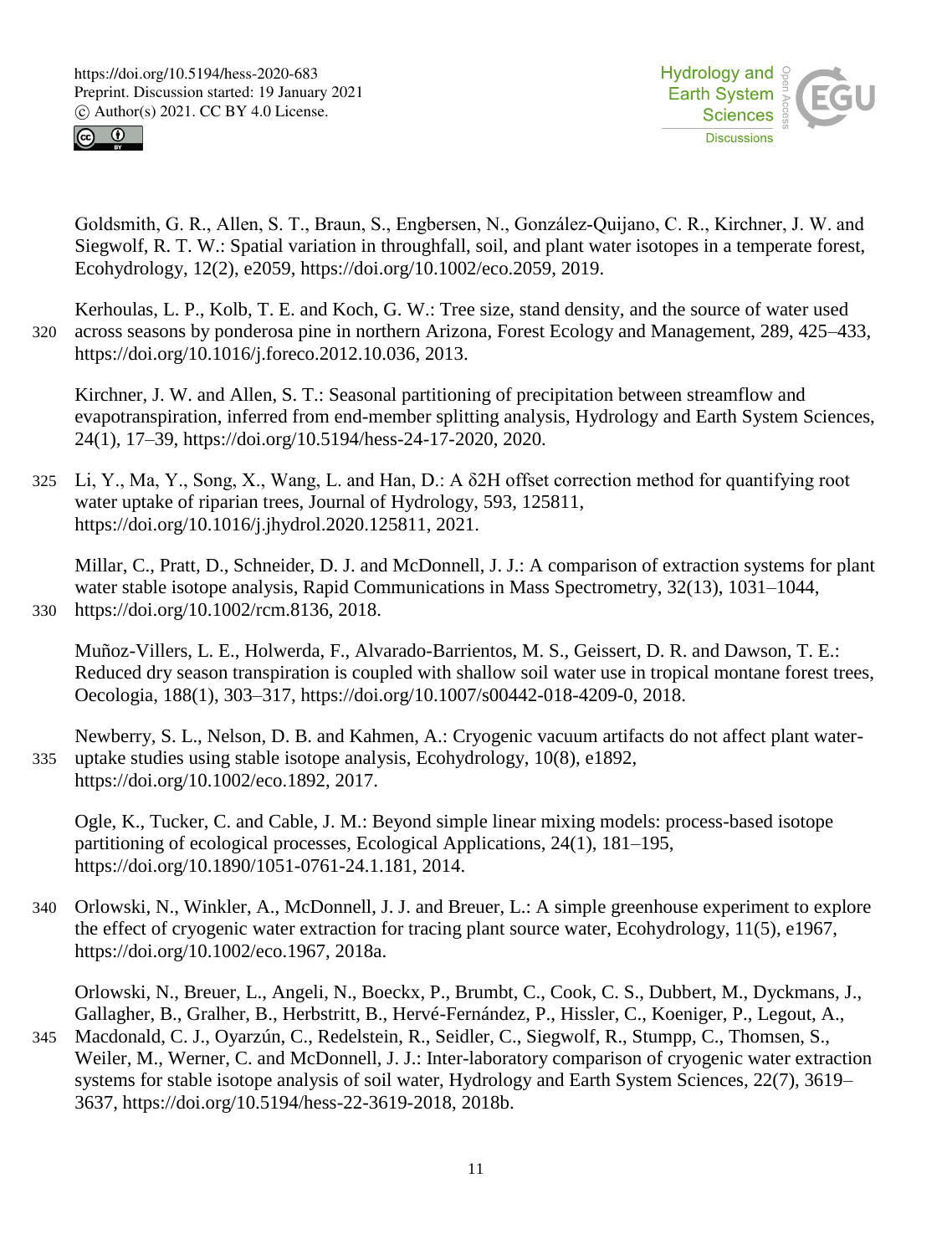



Phillips, D., Inger, R., Bearhop, S., Jackson, A. L., Moore, M., Parnell, A. C., Semmens, B. X. and 350 Ward, E. J.: Best practices for use of stable isotope mixing models in food-web studies, Canadian Journal of Zoology, 92, 823–835, https://doi.org/10.1139/cjz-2014-0127, 2014.

Phillips, D. L. and Gregg, J. W.: Uncertainty in source partitioning using stable isotopes, Oecologia, 127(2), 171–179, https://doi.org/10.1007/s004420000578, 2001.

Phillips, D. L., Newsome, S. D. and Gregg, J. W.: Combining sources in stable isotope mixing models: 355 alternative methods, Oecologia, 144(4), 520–527, https://doi.org/10.1007/s00442-004-1816-8, 2005.

Poca, M., Coomans, O., Urcelay, C., Zeballos, S. R., Bodé, S. and Boeckx, P.: Isotope fractionation during root water uptake by Acacia caven is enhanced by arbuscular mycorrhizas, Plant Soil, 441(1), 485–497, https://doi.org/10.1007/s11104-019-04139-1, 2019.

Rothfuss, Y. and Javaux, M.: Reviews and syntheses: Isotopic approaches to quantify root water uptake: 360 a review and comparison of methods, Biogeosciences, 14(8), 2199–2224, https://doi.org/10.5194/bg-14- 2199-2017, 2017.

Sprenger, M., Leistert, H., Gimbel, K. and Weiler, M.: Illuminating hydrological processes at the soilvegetation-atmosphere interface with water stable isotopes, Rev. Geophys., 54(3), 2015RG000515, https://doi.org/10.1002/2015RG000515, 2016.

365 Thorburn, P. J. and Ehleringer, J. R.: Root water uptake of field-growing plants indicated by measurements of natural-abundance deuterium, Plant Soil, 177(2), 225–233, https://doi.org/10.1007/BF00010129, 1995.

Wassenaar, L. I., Terzer-Wassmuth, S., Douence, C., Araguas-Araguas, L., Aggarwal, P. K. and Coplen, T. B.: Seeking excellence: An evaluation of 235 international laboratories conducting water 370 isotope analyses by isotope-ratio and laser-absorption spectrometry, Rapid Communications in Mass Spectrometry, 32(5), 393–406, https://doi.org/10.1002/rcm.8052, 2018.

Zuecco, G., Amin, A., Frentress, J., Engel, M., Marchina, C., Anfodillo, T., Borga, M., Carraro, V., Scandellari, F., Tagliavini, M., Zanotelli, D., Comiti, F. and Penna, D.: A comparative study of plant water extraction methods for isotopic analyses: Scholander-type pressure chamber vs. cryogenic

375 vacuum distillation, Hydrology and Earth System Sciences Discussions, 1–23, https://doi.org/10.5194/hess-2020-446, 2020.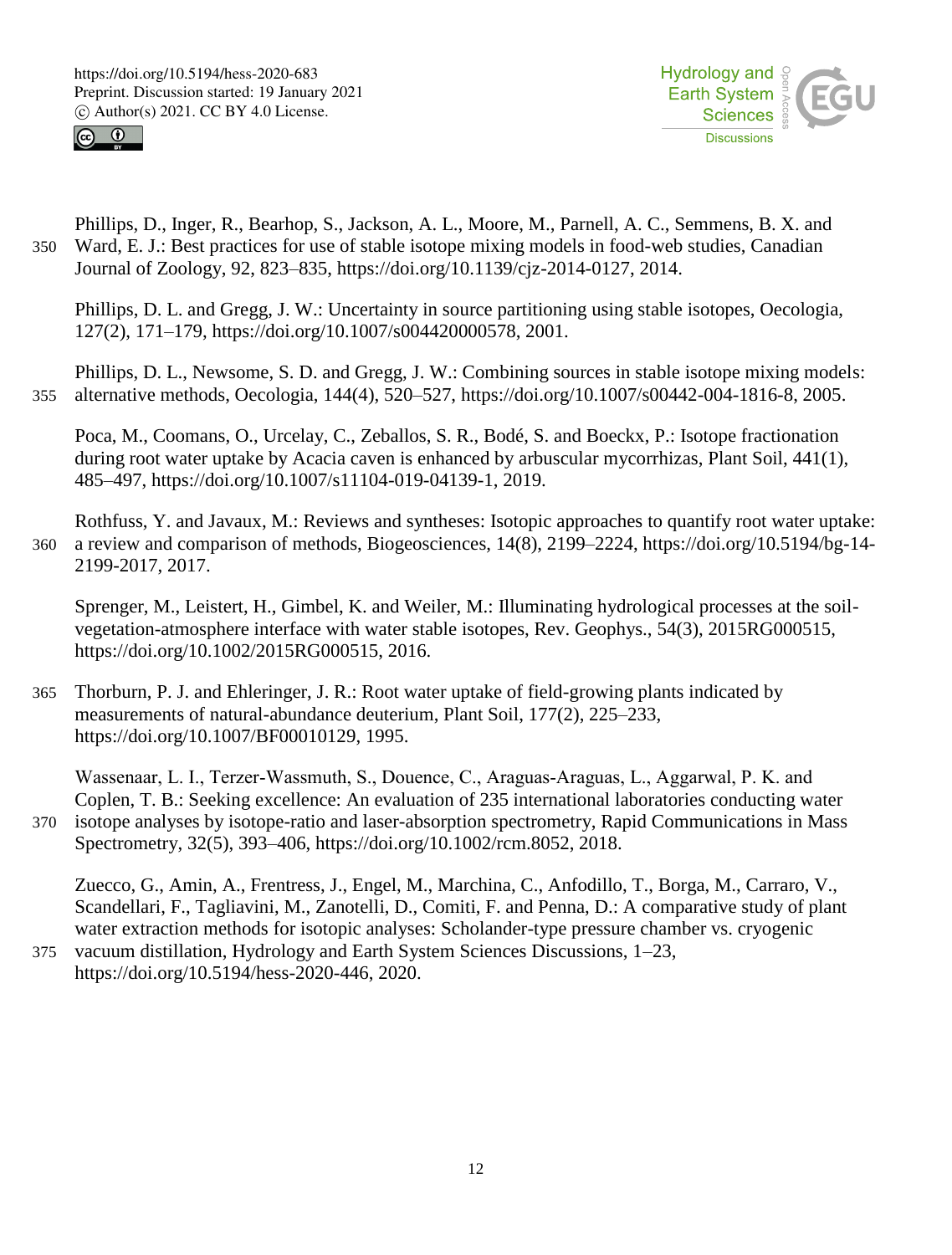





Consequences of increasing previously reported values of plant water  $\delta^2 H$  by 8.1 ‰

- **Figure 1 Xylem water δ** 380 **<sup>2</sup>H values from five field studies, with and without a +8.1 ‰ adjustment to compensate for presumed cryogenic extraction biases (open and filled circles, respectively), overlaid on δ <sup>2</sup>H values of potential source waters (colored bars). The meanings of the colored bar widths are study-specific, reflecting the following: ±1 standard deviation in stream and groundwater and the range of observations in soilwater (1A; Dawson and Ehleringer, 1991); ±1 ‰ because uncertainties were not reported (1B; Thorburn and Ehleringer, 1995); ±1 standard error (1C; Kerhoulas et al., 2013); the range in soilwater values at 70-100 cm (deep),**
- 385 **50 cm (mid-depth), and 5-30 cm (shallow) (1D; Goldsmith et al., 2012); 95% prediction intervals (1E; Allen et al., 2019b). More details about the source data are available in Table S1. A -8.1 ‰ cryogenic extraction bias (or, conversely, a +8.1 ‰ correction for it) will shift the relationship between the xylem water and potential source waters (and thus the inferred source attribution) more when the differences among the potential sources are smaller.**

390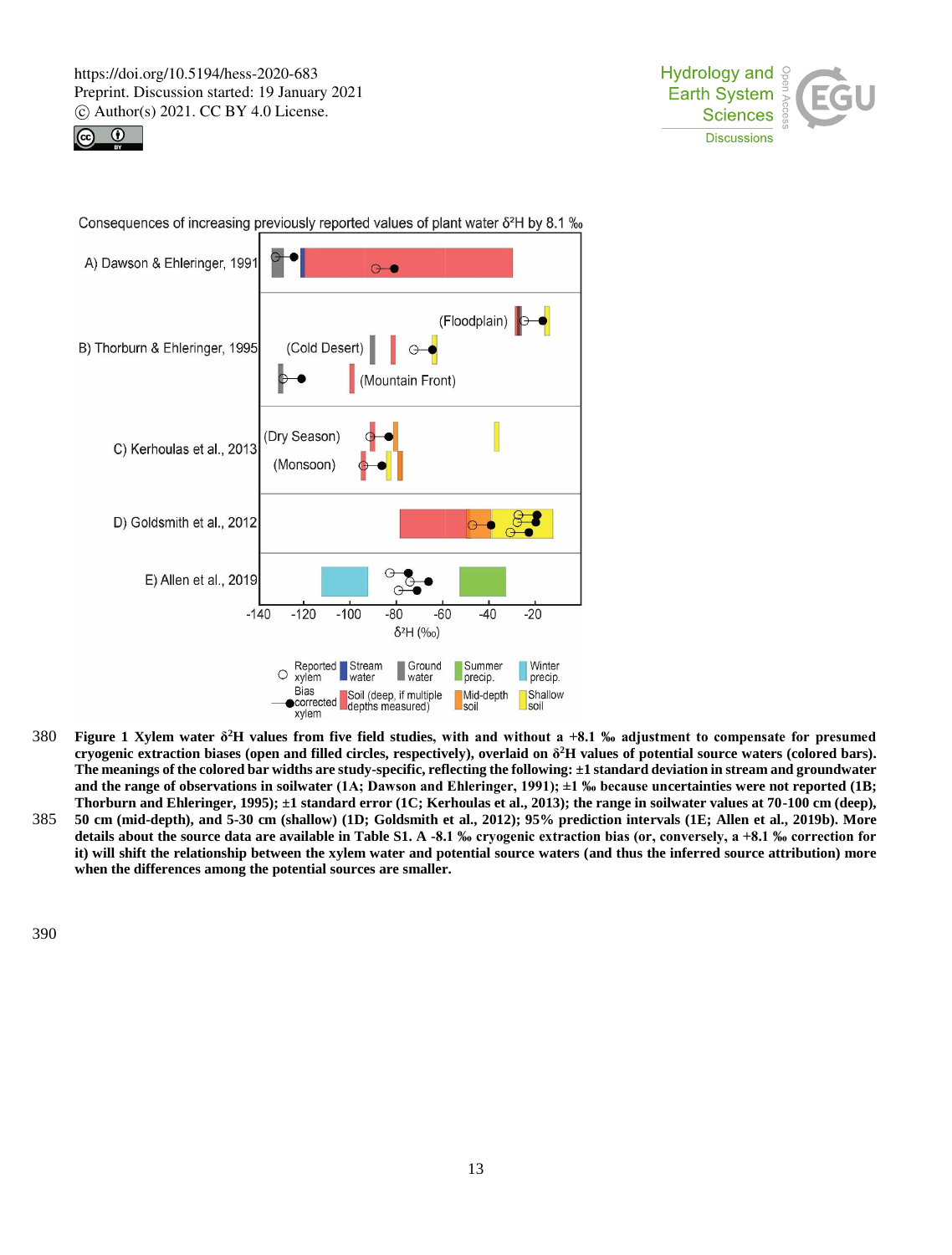





**Figure 2 Implications of δ<sup>2</sup>H biases in dual-isotope space. A) Measurements of xylem water that would otherwise lie on the meteoric water line (implying no evaporative fractionation since that water fell as precipitation) will instead fall below the line if the water extraction process introduces a negative bias in δ<sup>2</sup>H. This bias thus creates an apparent evaporation signal in dual-isotope space,** 

- **and also artifactually suggests that the pre-evaporation source waters are lower in both**  $\delta^2$ **<b>H** and  $\delta^{18}$ O than the actual sources are. **B) Biases in δ<sup>2</sup>H will be amplified if they are translated to inferred pre-evaporation source waters. For example, an initial precipitation source with values of -5.0 ‰ δ<sup>18</sup>O and -30 ‰ δ<sup>2</sup>H could evaporate, becoming enriched in heavy isotopes along an evaporation line with a slope of 4 (the solid red arrow), resulting in xylem water with isotope values of -2.5 ‰ δ<sup>18</sup>O and -20 ‰ δ<sup>2</sup>H. If the measured δ<sup>2</sup>H includes a cryogenic extraction bias of -8.1 ‰ (and thus is -28 ‰ δ <sup>2</sup>H rather than the true value of -20 ‰), the**
- 400 **apparent isotopic signature of the xylem water will suggest substantially more evaporation than actually occurred. Attempting to correct for this apparent evaporation, by extrapolating back to the meteoric water line along a slope of 4 (the dashed red arrow), will yield an apparent pre-evaporation source at -7.0 ‰ δ<sup>18</sup>O and -46 ‰ δ<sup>2</sup>H. Thus the resulting bias in the apparent pre-evaporation source will be -2 ‰ in δ<sup>18</sup>O and -16 ‰ in δ<sup>2</sup>H, relative to the true pre-evaporation source. C) If the size of the extraction bias is known, the measured xylem water can be corrected for this bias (black arrow), yielding a better estimate of the true xylem water**
- 405 **isotope signature (black dot). Then, by evaporation-compensating the bias-corrected value (dashed red arrow), the true preevaporation source water can be inferred.**